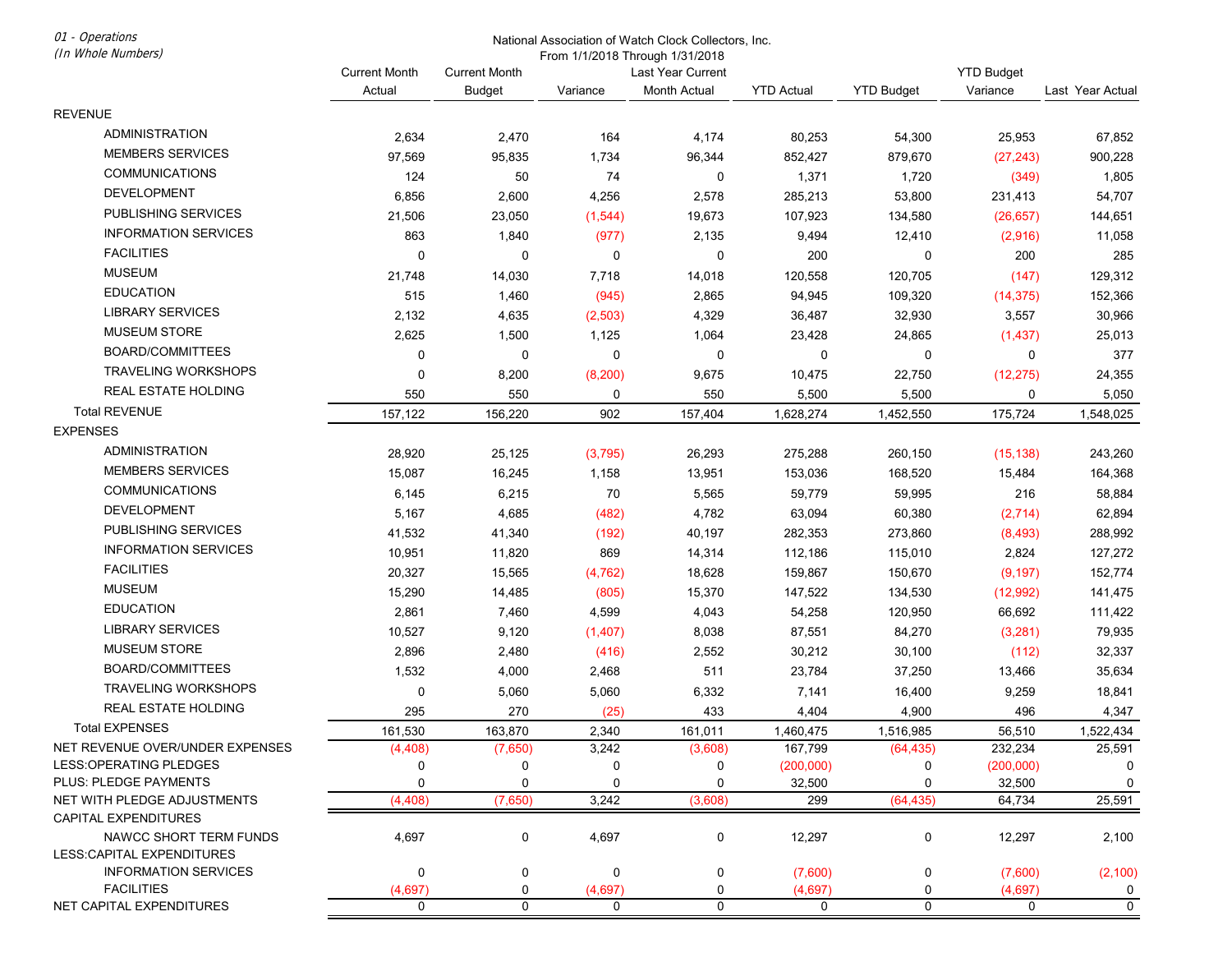## Controller's Report for January 2018 Period 10 FY 2018 Financial Summary

|                                  | Jan'18   | Jan'18        | Jan'18   | YTD       | YTD           | YTD       |
|----------------------------------|----------|---------------|----------|-----------|---------------|-----------|
|                                  | Actual   | <b>Budget</b> | Variance | Actual    | <b>Budget</b> | Variance  |
| <b>Operating Revenue</b>         | 157,122  | 156,220       | 902      | 1,628,274 | 1,452,550     | 175,724   |
| <b>Operating Expenses</b>        | 161,530  | 163,870       | 2,340    | 1,460,475 | 1,516,985     | 56,510    |
| Net Revenue/Expenses             | (4, 408) | (7,650)       | 3,242    | 167,799   | (64, 435)     | 232,234   |
| Less: Operating Pledge           |          |               | 0        | (200,000) | 0             | (200,000) |
| Plus: Pledge Payments            |          | 0             | 0        | 32,500    | 0             | 32,500    |
| Net with Pledge Adjustments      | (4, 408) | (7,650)       | 3,242    | 299       | (64, 435)     | 64,734    |
|                                  |          |               |          |           |               |           |
| <b>Capital Expenditures</b>      |          |               |          |           |               |           |
| NAWCC Short Term Fund            | 4,697    | 0             | 4,697    | 7,600     | 0             | 12,297    |
| <b>Less Capital Expenditures</b> |          |               |          |           |               |           |
| <b>Information Services</b>      | (750)    | 0             | 0        | (7,600)   | 0             | (7,600)   |
| <b>Facilities</b>                | (4,697)  | 0             | (4,697)  |           | 0             | (4,697)   |
| <b>Library Services</b>          |          | 0             |          |           | 0             |           |
| <b>Museum Store</b>              | 0        | 0             | 0        | 0         | 0             | 0         |
| <b>Net Capital Expenditures</b>  | (750)    | 0             | 0        | 0         | 0             | 0         |

- Operating Revenue is \$175,724 above budget for fiscal year-to-date
- Operating expenses are \$56,610 below budget for fiscal year-to-date
- Net Results is \$299 surplus for fiscal year-to-date
- Our investments total \$2,756,119 with a positive market change of \$84,017 this month
- January donations were \$27,308 of which \$2,870 are for our Endowments
- The RGM special addition watch sold for \$7,200 and is recorded as Museum Income

Tom and I completed the proposed FY'19 (April 1, 2018 to March 31, 2019) budget and submitted it to the Board of Directors for their approval.

Charles J. Auman, Controller February 12, 2018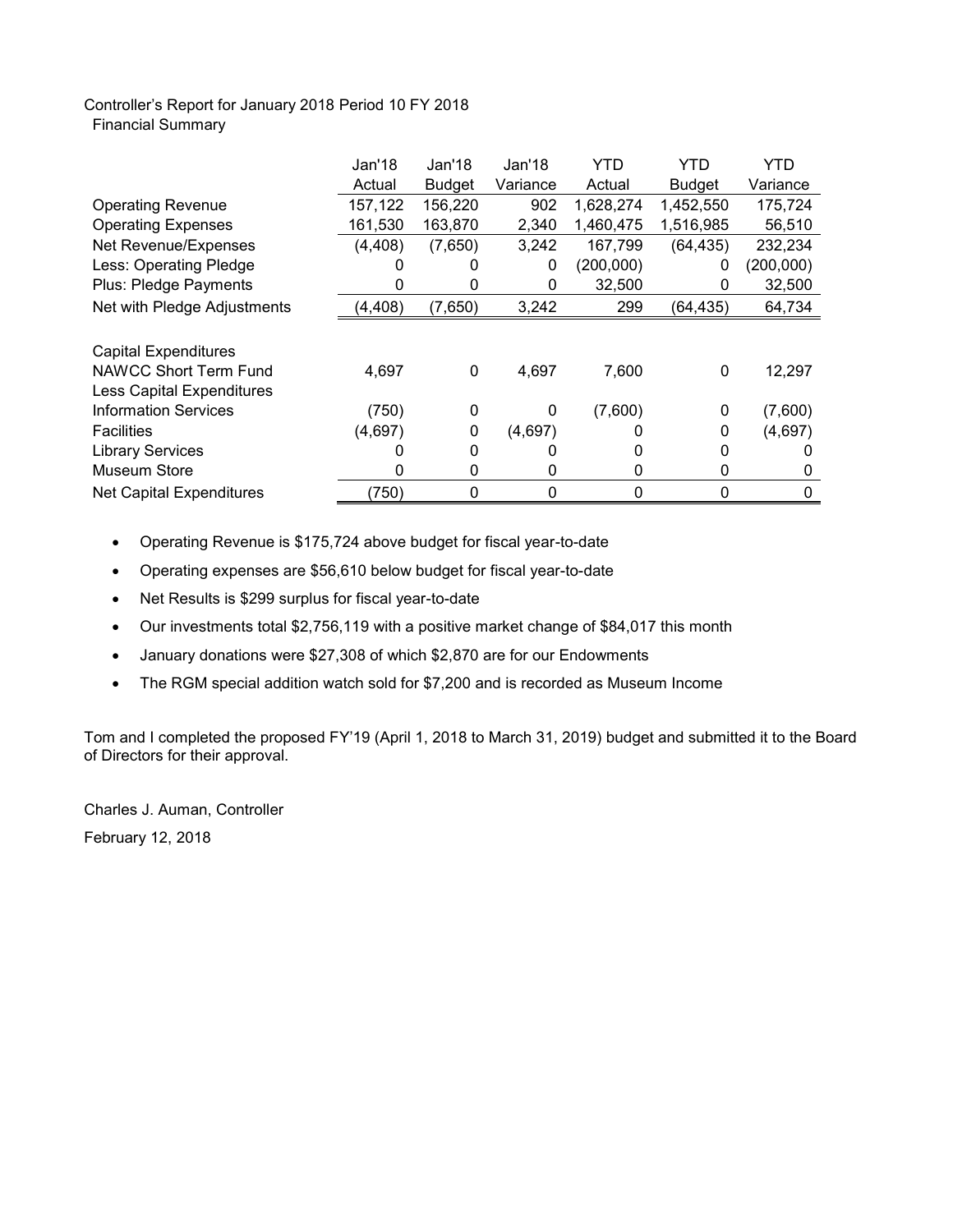#### **DONATIONS/GRANTS/ENDOWMENTS - FY'18**

|                   | Association         | <b>Museum</b>       | Library      | <b>Education</b>    | <b>Total</b>        | <b>Association</b> | <b>Museum</b>     | Library           | <b>Education</b>  | <b>Total</b>      |              | <b>Monthly</b> | Year-to-date |
|-------------------|---------------------|---------------------|--------------|---------------------|---------------------|--------------------|-------------------|-------------------|-------------------|-------------------|--------------|----------------|--------------|
| Month             | <b>Unrestricted</b> | <b>Unrestricted</b> | Unrestricted | <b>Unrestricted</b> | <b>Unrestricted</b> | <b>Restricted</b>  | <b>Restricted</b> | <b>Restricted</b> | <b>Restricted</b> | <b>Restricted</b> | Endowments** | <b>Total</b>   | Total        |
| Apr'17            | 10,339.00           |                     | 45.00        | 50.00               | 10.434.00           | 1,787.95           | 2,720.00          |                   | 12,500.00         | 17,007.95         | 51.100.00    | 78.541.95      | 78,541.95    |
| May'17            | 8,037.00            |                     |              |                     | 8,037.00            | 1,714.00           | 4,892.00          | 500.00            |                   | 7,106.00          | 3,600.00     | 18,743.00      | 97,284.95    |
| <b>Jun'17</b>     | 104,853.00          | 306.00              | 7,756.00     | 5.00                | 112,920.00          | 3,007.00           |                   | 36.00             |                   | 3,043.00          |              | 115,963.00     | 213,247.95   |
| Jul'17            | 13,130.00           | 13,936.50           | 50.00        | 50.00               | 27,166.50           | 3,000.00           | 2,850.54          | 350.00            |                   | 6,200.54          | 1,000.00     | 34,367.04      | 247,614.99   |
| Aug'17            | 114,935.00          | 1,306.00            | 60.00        | 344.00              | 116,645.00          | 2,043.00           |                   | 500.00            |                   | 2,543.00          | 5,000.00     | 124,188.00     | 371,802.99   |
| Sep'17            | 5,140.00            | 208.00              | 275.00       |                     | 5,623.00            | 11,550.00          |                   |                   |                   | 11,550.00         | 500.00       | 17,673.00      | 389,475.99   |
| Oct'17            | 6,363.00            | 50.00               | 120.00       |                     | 6,533.00            | 3,000.00           |                   |                   | 1,038.00          | 4,038.00          | 3,800.00     | 14,371.00      | 403,846.99   |
| Nov'17            | 27,406.00           | 1,126.00            | 1,835.00     | 2,095.00            | 32,462.00           | 3,400.00           | 13,700.00         |                   |                   | 17,100.00         | 5,450.00     | 55,012.00      | 458,858.99   |
| Dec'17            | 22,945.00           | 4,127.00            | 960.00       | 185.00              | 28,217.00           | 105,080.00         | 333.00            | 475.00            |                   | 105,888.00        | 15,706.00    | 149,811.00     | 608,669.99   |
| Jan'18            | 9,243.00            | 9,500.00            | 370.00       |                     | 19,113.00           | 410.00             | 4,915.00          |                   |                   | 5,325.00          | 2,870.00     | 27,308.00      | 635,977.99   |
| Feb'18            |                     |                     |              |                     | 0.00                |                    |                   |                   |                   | 0.00              |              | 0.00           | 635,977.99   |
| Mar'18            |                     |                     |              |                     | 0.00                |                    |                   |                   |                   | 0.00              |              | 0.00           | 635,977.99   |
|                   |                     |                     |              | 2,729.00            |                     |                    |                   |                   |                   |                   |              |                |              |
| <b>Total FY17</b> | 322,391.00          | 30,559.50           | 11,471.00    |                     | 367,150.50          | 134,991.95         | 29,410.54         | 1,861.00          | 13,538.00         | 179,801.49        | 89,026.00    | 635,977.99     |              |
| Total FY17        | 226,512.07          | 30,711.00           | 5,156.00     | 6,740.00            | 269,119.07          | 56,716.05          | 26,430.00         | 1,668.92          | 12,791.00         | 97,605.97         | 171,978.00   | 538,703.04     |              |
| Total FY'16       | 96,643.53           | 32,163.57           | 6,722.00     | 2,394.00            | 137,923.10          | 91,577.59          | 22,548.00         | 10,093.00         | 13,350.00         | 137,568.59        | 84,112.52    | 359,604.21     |              |
| Total FY'15       | 84,924.92           | 32,533.21           | 10,756.56    | 2,278.00            | 130,492.69          | 215,323.76         | 15,187.00         | 7,116.82          | 497.00            | 238,124.58        | 33,104.35    | 401,721.62     |              |
| Total FY'14       | 77,690.34           | 25,264.74           | 10,461.25    | 2,592.25            | 116,008.58          | 193,311.93         | 14,625.00         | 11,729.18         | 10,550.00         | 230,216.11        | 254,089.80   | 600,314.49     |              |
| Total FY'13       | 94,486.24           | 27,150.25           | 9,943.85     | 2,861.25            | 134,441.59          | 186,119.77         | 8,703.30          | 4,929.63          | 0.00              | 199,752.70        | 6,042.90     | 340,237.19     |              |
| Total FY'12       | 86,525.34           | 6,669.50            | 5,332.82     | 24,888.17           | 123,415.83          | 147,240.68         | 29,101.00         | 8,505.00          | 2,655.00          | 187,501.68        | 37,978.27    | 348,895.78     |              |
| Total FY'11       | 73,168.50           | 8,449.43            | 5,383.17     | 4,072.57            | 91,073.67           | 46,846.00          | 10,224.57         | 4,018.45          | 875.00            | 61,964.02         | 9,740.00     | 162,777.69     |              |
| Total FY'10       | 91,259.72           | 20,580.50           | 10,323.94    | 4,871.60            | 123,935.76          | 18,050.71          | 16,915.00         | 11,041.46         | 350.00            | 46,357.17         | 22,709.00    | 193,001.93     |              |
| Total FY'09       | 66,230.11           | 4,477.08            | 5,387.11     | 3,823.49            | 79,917.79           | 8,073.93           | 13,440.00         | 6,109.22          | 3,104.88          | 30,728.03         | 159,418.00   | 270,063.82     |              |
| Total FY'08       | 79,960.77           | 13,582.85           | 5,809.25     | 4,969.50            | 104,322.37          | 19,681.63          | 34,760.00         | 8,960.00          | 9,652.53          | 73,054.16         | 75,050.00    | 252,426.53     |              |
| Total FY'07       | 89,645.66           | 14,558.64           | 6,730.17     | 6,161.16            | 117,095.63          | 43,925.67          | 15,050.00         | 10,455.51         | 200.00            | 69,631.18         | 49,700.00    | 236,426.81     |              |
| Total FY'06       | 126,114.72          | 27,350.87           | 9,992.11     | 4,986.25            | 168,443.95          | 200.00             | 1,000.00          | 9,096.00          | 0.00              | 10,296.00         | 29,670.00    | 208,409.95     |              |
| Total FY'05       | 49,727.49           | 9,321.35            | 9,807.94     | 8,519.34            | 77,376.12           | 21,475.00          | 21,632.69         | 14,015.54         | 1,100.00          | 58,223.23         | 0.00         | 135,599.35     |              |

**\*FY Totals EXCLUDE In-Kind & Pledge Payments**